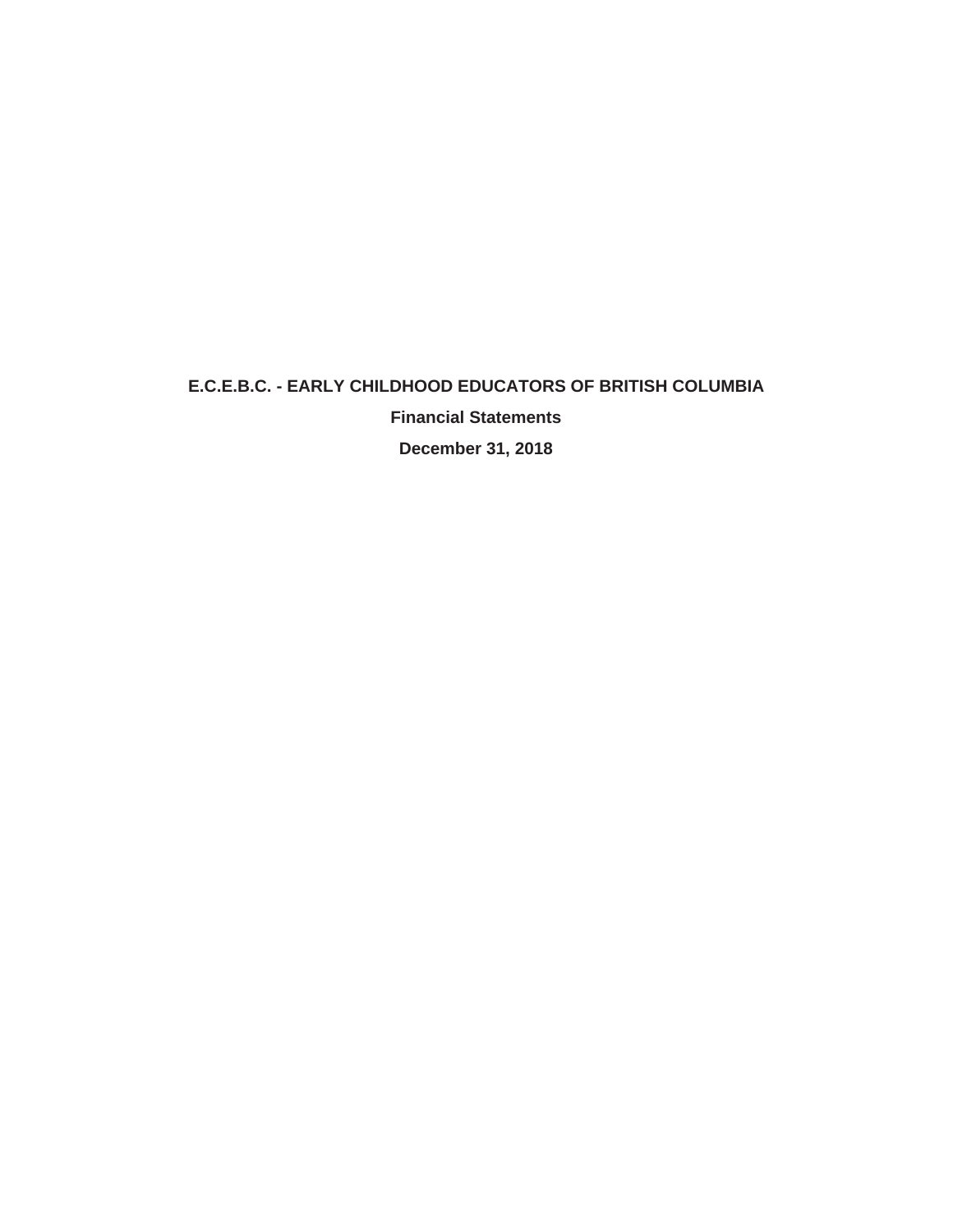|                                        | Page     |
|----------------------------------------|----------|
| <b>INDEPENDENT AUDITOR'S REPORT</b>    | $1 - 2$  |
| FINANCIAL STATEMENTS                   |          |
| <b>Statement of Financial Position</b> | 3        |
| Statement of Changes in Fund Balances  | 4        |
| <b>Statement of Operations</b>         | 5        |
| <b>Statement of Cash Flows</b>         | 6        |
| Notes to Financial Statements          | $7 - 11$ |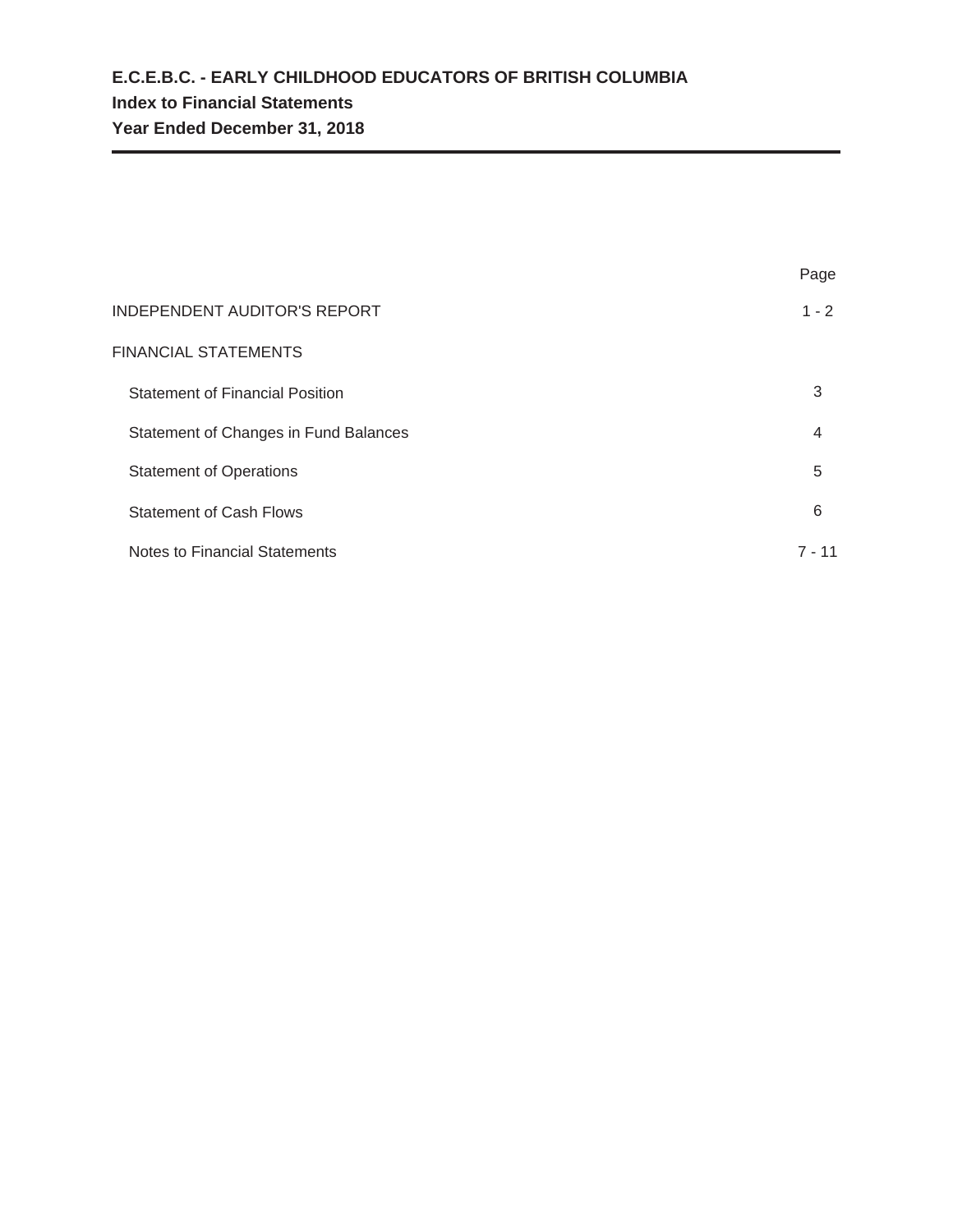

# **INDEPENDENT AUDITOR'S REPORT**

To the Members of E.C.E.B.C. - Early Childhood Educators of British Columbia

#### *Report on the Financial Statements*

#### *Opinion*

We have audited the financial statements of E.C.E.B.C. - Early Childhood Educators of British Columbia (the "Society"), which comprise the statement of financial position as at December 31, 2018, and the statements of changes in fund balances, operations and cash flows for the year then ended, and notes to the financial statements, including a summary of significant accounting policies.

In our opinion, the accompanying financial statements present fairly, in all material respects, the financial position of the Society as at December 31, 2018, and the results of its operations and its cash flows for the year then ended in accordance with Canadian accounting standards for not-for-profit organizations.

#### *Basis for Opinion*

We conducted our audit in accordance with Canadian generally accepted auditing standards. Our responsibilities under those standards are further described in the *Auditor's Responsibilities for the Audit of the Financial Statements* section of our report. We are independent of the Society in accordance with the ethical requirements that are relevant to our audit of the financial statements in Canada, and we have fulfilled our other ethical responsibilities in accordance with those requirements. We believe that the audit evidence we have obtained is sufficient and appropriate to provide a basis for our opinion.

#### *Report on Other Legal and Regulatory Requirements*

As required by the Societies Act of British Columbia, we report that, in our opinion, these standards have been applied on a basis consistent with that of the preceding year.

#### *Responsibilities of Management and Those Charged with Governance for the Financial Statements*

Management is responsible for the preparation and fair presentation of the financial statements in accordance with Canadian accounting standards for not-for-profit organizations, and for such internal control as management determines is necessary to enable the preparation of financial statements that are free from material misstatement, whether due to fraud or error.

In preparing the financial statements, management is responsible for assessing the Society's ability to continue as a going concern, disclosing, as applicable, matters relating to going concern and using the going concern basis of accounting unless management either intends to liquidate the Society or to cease operations, or has no realistic alternative but to do so.

Those charged with governance are responsible for overseeing the Society's financial reporting process.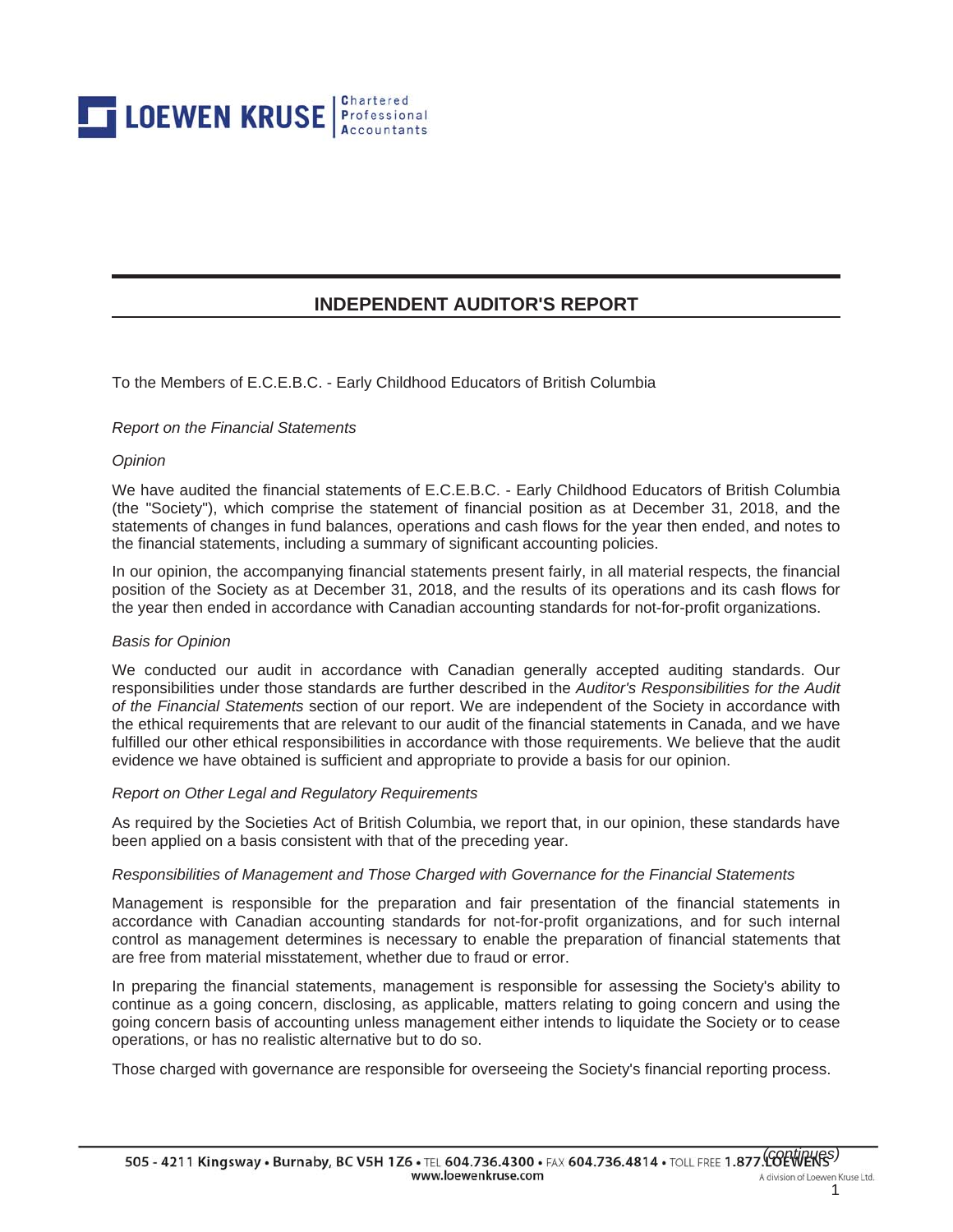Independent Auditor's Report to the Members of E.C.E.B.C. - Early Childhood Educators of British Columbia *(continued)*

## *Auditor's Responsibilities for the Audit of the Financial Statements*

Our objectives are to obtain reasonable assurance about whether the financial statements as a whole are free from material misstatement, whether due to fraud or error, and to issue an auditor's report that includes our opinion. Reasonable assurance is a high level of assurance, but is not a guarantee that an audit conducted in accordance with Canadian generally accepted auditing standards will always detect a material misstatement when it exists. Misstatements can arise from fraud or error and are considered material if, individually or in the aggregate, they could reasonably be expected to influence the economic decisions of users taken on the basis of these financial statements. As part of an audit in accordance with Canadian generally accepted auditing standards, we exercise professional judgment and maintain professional skepticism throughout the audit. We also:

- Identify and assess the risks of material misstatement of the financial statements, whether due to fraud or error, design and perform audit procedures responsive to those risks, and obtain audit evidence that is sufficient and appropriate to provide a basis for our opinion. The risk of not detecting a material misstatement resulting from fraud is higher than for one resulting from error, as fraud may involve collusion, forgery, intentional omissions, misrepresentations, or the override of internal control.
- Obtain an understanding of internal control relevant to the audit in order to design audit procedures that are appropriate in the circumstances, but not for the purpose of expressing an opinion on the effectiveness of the Society's internal control.
- Evaluate the appropriateness of accounting policies used and the reasonableness of accounting estimates and related disclosures made by management.
- Conclude on the appropriateness of management's use of the going concern basis of accounting and, based on the audit evidence obtained, whether a material uncertainty exists related to events or conditions that may cast significant doubt on the Society's ability to continue as a going concern. If we conclude that a material uncertainty exists, we are required to draw attention in our auditor's report to the related disclosures in the financial statements or, if such disclosures are inadequate, to modify our opinion. Our conclusions are based on the audit evidence obtained up to the date of our auditor's report. However, future events or conditions may cause the Society to cease to continue as a going concern.
- Evaluate the overall presentation, structure and content of the financial statements, including the disclosures, and whether the financial statements represent the underlying transactions and events in a manner that achieves fair presentation.

We communicate with those charged with governance regarding, among other matters, the planned scope and timing of the audit and significant audit findings, including any significant deficiencies in internal control that we identify during our audit.

Burnaby, British Columbia

Loewen Kruse

June 13, 2019 **Chartered Professional Accountants** 

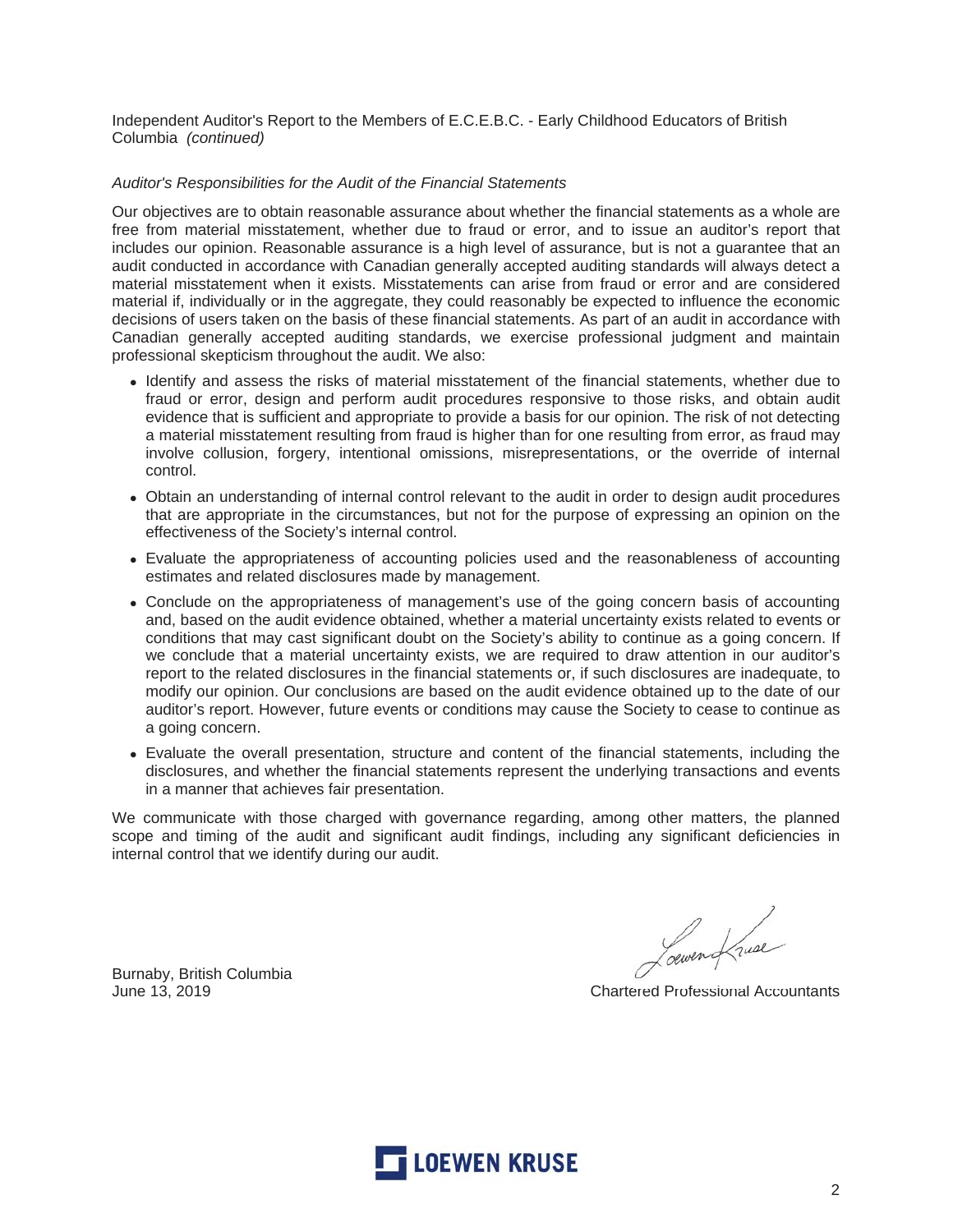| E.C.E.B.C. - EARLY CHILDHOOD EDUCATORS OF BRITISH COLU |                      |
|--------------------------------------------------------|----------------------|
|                                                        | atement of Financial |
|                                                        |                      |

**A**

L

|                                                                                                                  |   | General Fund                          |   | Restricted<br>Internally<br>Fund |   | Restricted<br>Externally<br>Fund                         |   | 2018                                               |   | (Note 2, 12)<br>2017                            |
|------------------------------------------------------------------------------------------------------------------|---|---------------------------------------|---|----------------------------------|---|----------------------------------------------------------|---|----------------------------------------------------|---|-------------------------------------------------|
| <b>ASSETS</b>                                                                                                    |   |                                       |   |                                  |   |                                                          |   |                                                    |   |                                                 |
| Recoverable from government authorities - GST<br>Prepaid expenses<br>Investments<br>Inventory<br>CURRENT<br>Cash | ↮ | 219,806<br>13,576<br>15,098<br>31,425 | ↮ | 17,796                           | ↔ | 7,177,042<br>590,848<br>$\blacksquare$<br>$\blacksquare$ | ↮ | 13,576<br>15,098<br>590,848<br>7,414,644<br>31,425 | ↔ | 36,579<br>1,167,236<br>2,938<br>7,704<br>12,425 |
|                                                                                                                  |   | 279,905                               |   | 17,796                           |   | 7,767,890                                                |   | 8,065,591                                          |   | 1,226,882                                       |
| CAPITAL ASSETS (Note 5)                                                                                          |   | 95,833                                |   |                                  |   | $\blacksquare$                                           |   | 95,833                                             |   | $\mathbf{r}$                                    |
|                                                                                                                  | ↔ | 375,738                               | ↮ | 17,796                           | ↮ | 7,767,890                                                | ↮ | 8,161,424                                          | ↔ | 1,226,882                                       |
| <b>LIABILITIES AND FUND BALANCES</b><br>CURRENT                                                                  |   |                                       |   |                                  |   |                                                          |   |                                                    |   |                                                 |
| Accounts payable and accrued liabilities<br>Unearned revenue                                                     | ↔ | 34,266<br>40,422                      | ↔ | ı<br>ı                           | ↮ | J.<br>I,                                                 | ↮ | 40,422<br>34,266                                   | ↔ | 7,445<br>46,961                                 |
|                                                                                                                  |   | 74,688                                |   |                                  |   |                                                          |   | 74,688                                             |   | 54,406                                          |
| Externally restricted (Note 7)<br>Internally restricted (Note 6)<br>FUND BALANCES - page 4<br>Unrestricted       |   | 301,050<br>$\blacksquare$             |   | 17,796                           |   | 7,767,890                                                |   | 7,767,890<br>7,796<br>962,767                      |   | 90,412<br>5,547<br>1,076,517                    |
|                                                                                                                  |   | 301,050                               |   | 17,796                           |   | 7,767,890                                                |   | 8,086,736                                          |   | 1,172,476                                       |
|                                                                                                                  | ↮ | 375,738                               | ↮ | 17,796                           | ↮ | 7,767,890                                                | ↮ | 8,161,424                                          | ↮ | 1,226,882                                       |
| COMMITMENTS (Note 8)                                                                                             |   |                                       |   |                                  |   |                                                          |   |                                                    |   |                                                 |
| APPROVED BY THE DIRECTORS                                                                                        |   |                                       |   |                                  |   |                                                          |   |                                                    |   |                                                 |

See notes to financial statements See notes to financial statements

*Director*

*Director*

 $\infty$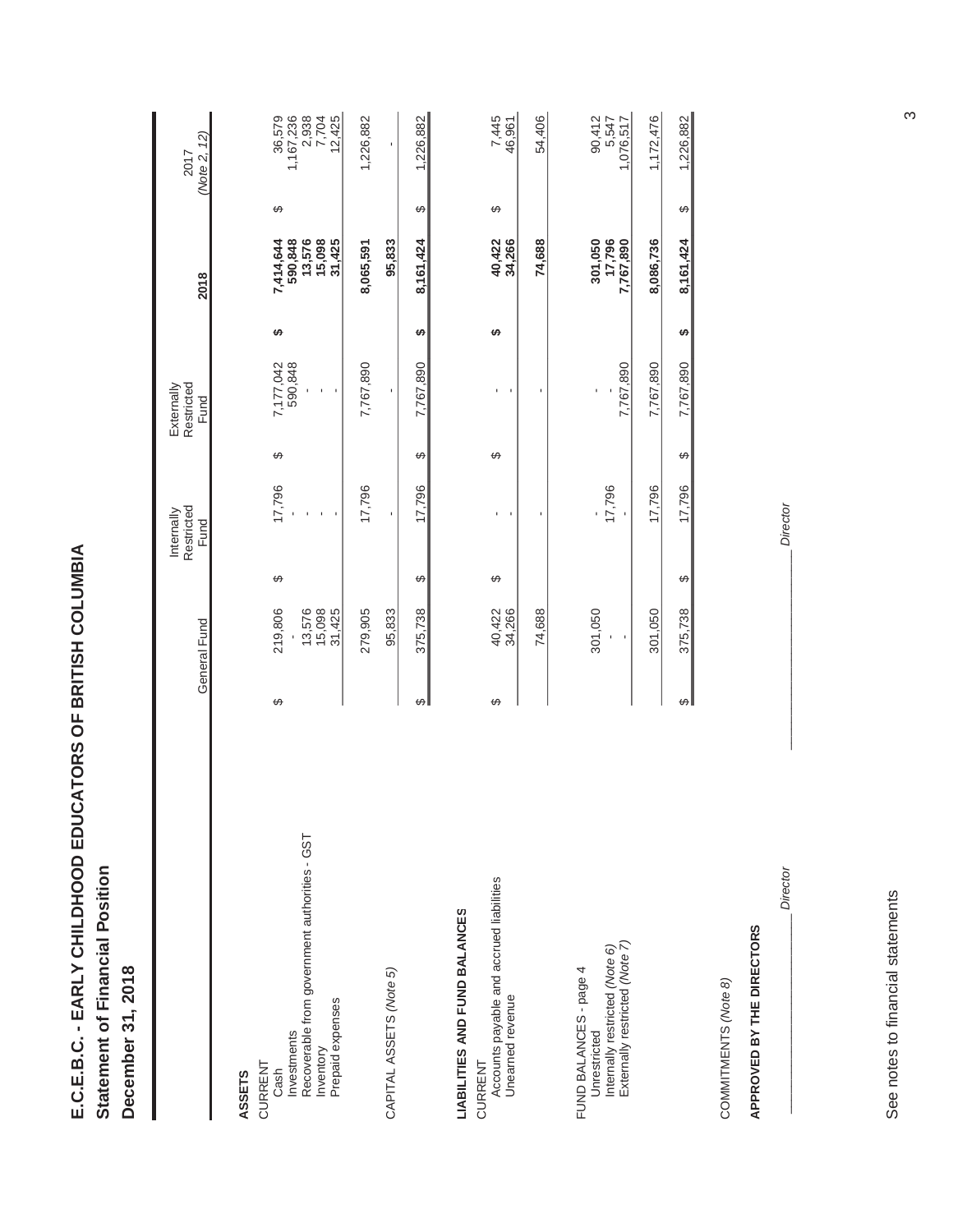**A E.C.E.B.C. - EARLY CHILDHOOD EDUCATORS OF BRITISH COLUMBI** Statement of Changes in Fund Balances **ges in Fund Balances Statement of Chan**

Year Ended December 31, 2018 **Year Ended December 31, 2018**

|                                                       |   |              | Restricted<br>Internally |    | Restricted<br>Externally |                                     | 2017    |
|-------------------------------------------------------|---|--------------|--------------------------|----|--------------------------|-------------------------------------|---------|
|                                                       |   | General Fund | Fund                     |    | Fund                     | 2018                                | Note 2) |
| FUND BALANCES - BEGINNING OF YEAR                     |   |              |                          |    |                          |                                     |         |
| As previously reported                                | ക | 90,412       | 5,547                    | မာ | 1,076,517                | \$7,172,476                         | 939,041 |
| Correction of an error (Note 2)                       |   |              |                          |    |                          |                                     | 23,182  |
| As restated                                           |   | 90,412       | 5,547                    |    | 1,076,517                | 1,172,476                           | 962,223 |
| Excess (deficiency) of revenue over expenses - page 5 |   | (119, 384)   | 16,766)                  |    | 7,050,410                | 6,914,260                           | 210,253 |
| Interfund transfers (Note 9)                          |   | 330,022      | 29,015                   |    | (359, 037)               |                                     |         |
| FUND BALANCES - END OF YEAR - page                    |   | $301,050$ \$ |                          |    |                          | 17,796 \$ 8,086,736 \$ 8,087,72,476 |         |
|                                                       |   |              |                          |    |                          |                                     |         |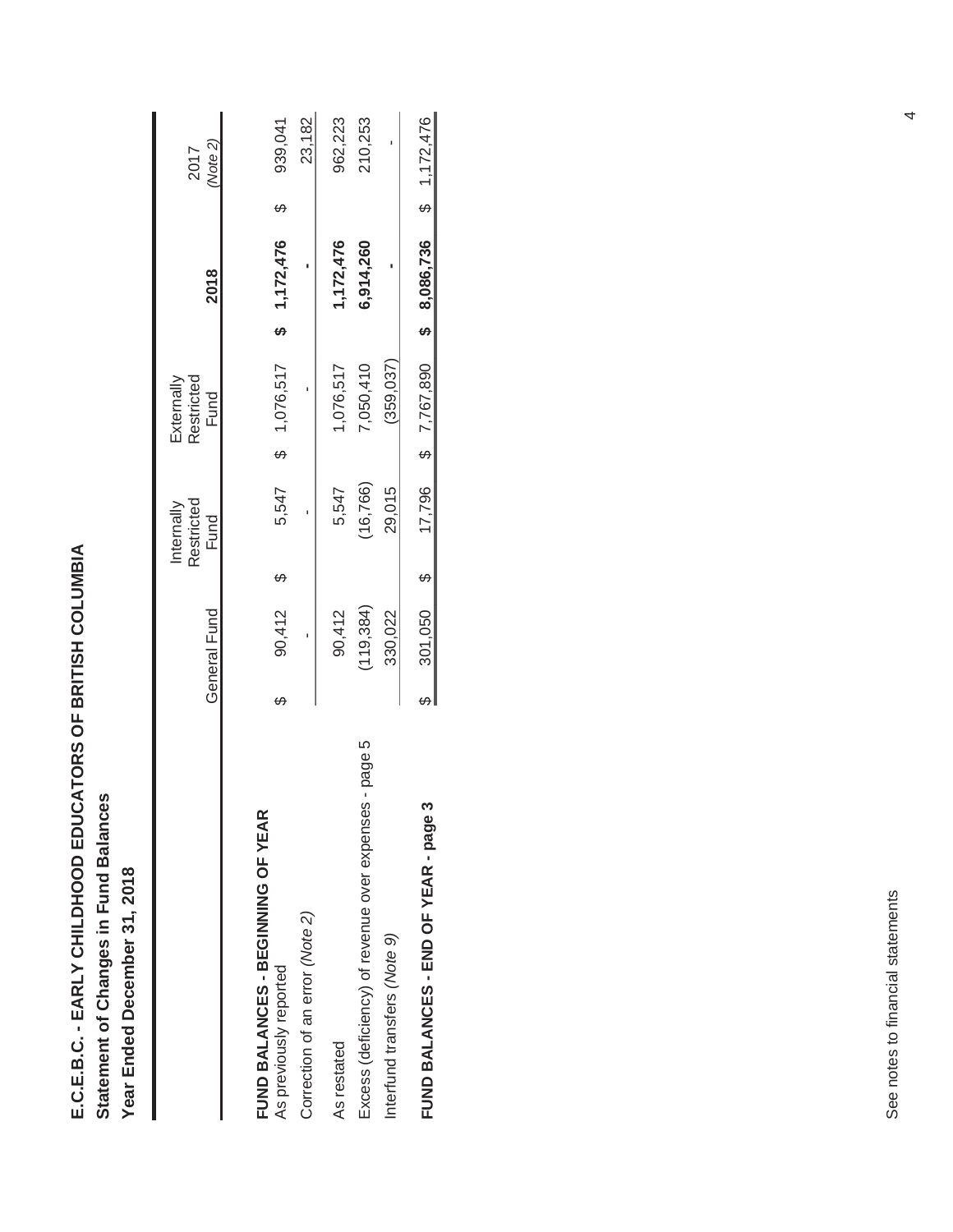**E.C.E.B.C. - EARLY CHILDHOOD EDUCATORS OF BRITISH COLUMBI Statement of Operations Statement of Operations**

**A**

Year Ended December 31, 2018 **Year Ended December 31, 2018**

|                                                          |   |              |   | Restricted<br>Internally | Restricted<br>Externally |                 |   |           |
|----------------------------------------------------------|---|--------------|---|--------------------------|--------------------------|-----------------|---|-----------|
|                                                          |   | General Fund |   | Fund                     | Fund                     | 2018            |   | 2017      |
|                                                          |   |              |   |                          |                          |                 |   |           |
| REVENUE                                                  |   |              |   |                          |                          |                 |   |           |
| Government grants                                        | ക | 13,823       | ↔ |                          | \$10,169,909             | \$10,283,732    | ↔ | 1,343,008 |
|                                                          |   | 185,486      |   |                          |                          | 185,486         |   | 124,714   |
| Conferences<br>Membership fees                           |   | 124,240      |   |                          |                          | 124,240         |   | 106,369   |
|                                                          |   | 109,882      |   |                          |                          | 109,882         |   | 7,905     |
| Interest and other<br>Workshops                          |   | 31,322       |   |                          |                          | 31,322          |   | 13,350    |
| Contributions                                            |   | 13,297       |   |                          |                          | 13,297          |   | 2,624     |
| Journal                                                  |   | 6,718        |   |                          |                          | 6,718           |   | 5,659     |
| Merchandise                                              |   | 3,642        |   |                          |                          | 3,642           |   | 10,258    |
|                                                          |   | 588,410      |   |                          | 10,169,909               | 10,758,319      |   | 1,613,887 |
| EXPENSES                                                 |   |              |   |                          |                          |                 |   |           |
| <b>Bursaries</b>                                         |   |              |   |                          | 3,005,502                | 3,005,502       |   | 768,691   |
| Staffing costs                                           |   | 339,949      |   |                          | 86,592                   | 426,541         |   | 297,480   |
| Program expenses                                         |   | 155,614      |   | 14,966                   | 4,217                    | 174,797         |   | 157,423   |
| Administrative costs                                     |   | 130,177      |   | 1,800                    | 22,896                   | 154,873         |   | 95,090    |
| Occupancy costs                                          |   | 52,886       |   |                          | 292                      | 53,178          |   | 56,116    |
| Board costs                                              |   | 28,943       |   |                          |                          | 28,943          |   | 28,834    |
| Amortization                                             |   | 225          |   |                          |                          | 225             |   |           |
|                                                          |   | 707,794      |   | 16,766                   | 3,119,499                | 3,844,059       |   | 1,403,634 |
| EXCESS (DEFICIENCY) OF REVENUE OVER<br>EXPENSES - page 4 |   | (119, 384)   | ↔ | (16, 766)                | 7,050,410<br>↔           | 6,914,260<br>မာ | ↮ | 210,253   |

See notes to financial statements See notes to financial statements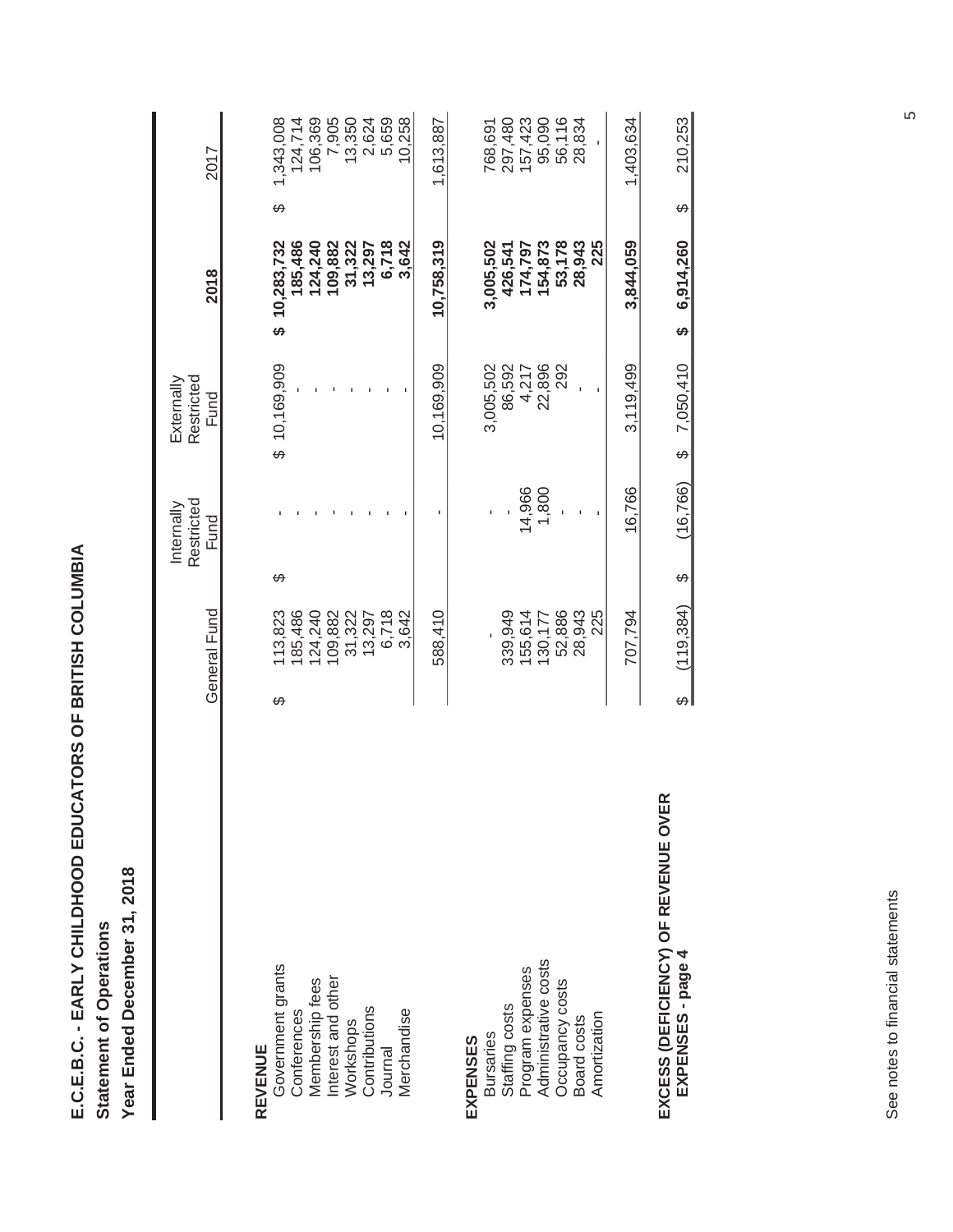**A E.C.E.B.C. - EARLY CHILDHOOD EDUCATORS OF BRITISH COLUMBI** Statement of Cash Flows **Statement of Cash Flows**

Year Ended December 31, 2018 **Year Ended December 31, 2018**

|                                                                                                    |   | General Fund       |   | Restricted Fund<br>Internally |   | Restricted Fund<br>Externally |    | 2018                           |   | 2017                           |
|----------------------------------------------------------------------------------------------------|---|--------------------|---|-------------------------------|---|-------------------------------|----|--------------------------------|---|--------------------------------|
| <b>OPERATING ACTIVITIES</b>                                                                        |   |                    |   |                               |   |                               |    |                                |   |                                |
| Excess (deficiency) of revenue over expenses - page 5<br>Item not affecting cash:                  | ↮ | (119, 384)         | ↮ | (16, 766)                     | ↔ | 7,050,410                     | ↮  | 6,914,260                      | ↮ | 210,253                        |
| Amortization                                                                                       |   | 225                |   | $\blacksquare$                |   | ı.                            |    | 225                            |   | ı.                             |
|                                                                                                    |   | (119, 159)         |   | (16,766)                      |   | 7,050,410                     |    | 6,914,485                      |   | 210,253                        |
| Changes in non-cash working capital:<br>Accounts receivable                                        |   |                    |   |                               |   |                               |    |                                |   | 24,253                         |
| Recoverable from government authorities - GST                                                      |   | (10,638)           |   |                               |   |                               |    | (10, 638)                      |   | (11)                           |
| Inventory                                                                                          |   | (7, 394)           |   |                               |   |                               |    | (7, 394)                       |   |                                |
| Accounts payable and accrued liabilities<br>Prepaid expenses                                       |   | (19,000)<br>32,976 |   |                               |   |                               |    | (19,000)<br>32,976             |   | (6,759)<br>(32, 279)           |
| Unearned revenue                                                                                   |   | (12, 695)          |   |                               |   |                               |    | (12, 695)                      |   | 2,557                          |
|                                                                                                    |   | (16,751)           |   |                               |   |                               |    | (16,751)                       |   | (12, 239)                      |
| Cash flow from (used by) operating activities                                                      |   | (135, 910)         |   | (16, 766)                     |   | 7,050,410                     |    | 6,897,734                      |   | 198,014                        |
| Decrease (increase) in investments<br>Purchase of capital assets<br>INVESTING ACTIVITIES           |   | 85,173<br>(96,058) |   | 5,547                         |   | 485,669                       |    | 576,389<br>(96,058)            |   | (250, 092)                     |
| Cash flow from (used by) investing activities                                                      |   | (10, 885)          |   | 5,547                         |   | 485,669                       |    | 480,331                        |   | (250, 092)                     |
| Interfund transfers (Note 9)<br>OTHER CASH FLOW ITEM                                               |   | 330,022            |   | 29,015                        |   | (359, 037)                    |    |                                |   |                                |
| INCREASE (DECREASE) IN CASH FLOW                                                                   |   | 183,227            |   | 17,796                        |   | 7,177,042                     |    | 7,378,065                      |   | (52,078)                       |
| Cash - beginning of year                                                                           |   | 36,579             |   |                               |   |                               |    | 36,579                         |   | 88,657                         |
| CASH - END OF YEAR                                                                                 | ↔ | 219,806            | ↮ | 17,796                        | ↮ | 7,177,042                     | ↮  | 7,414,644                      | ↮ | 36,579                         |
| Externally restricted cash<br>Internally restricted cash<br>Unrestricted cash<br>CASH CONSISTS OF: | ↮ | 219,806            | ക | 17,796                        | ↮ | 7,177,042                     | မာ | 219,806<br>17,796<br>7,177,042 | ↮ | 36,579<br>$\blacksquare$<br>J. |
|                                                                                                    | ↔ | 219,806            | ↔ | 17,796                        | ↔ | 7,177,042                     | ↮  | 7,414,644                      | ↔ | 36,579                         |

See notes to financial statements See notes to financial statements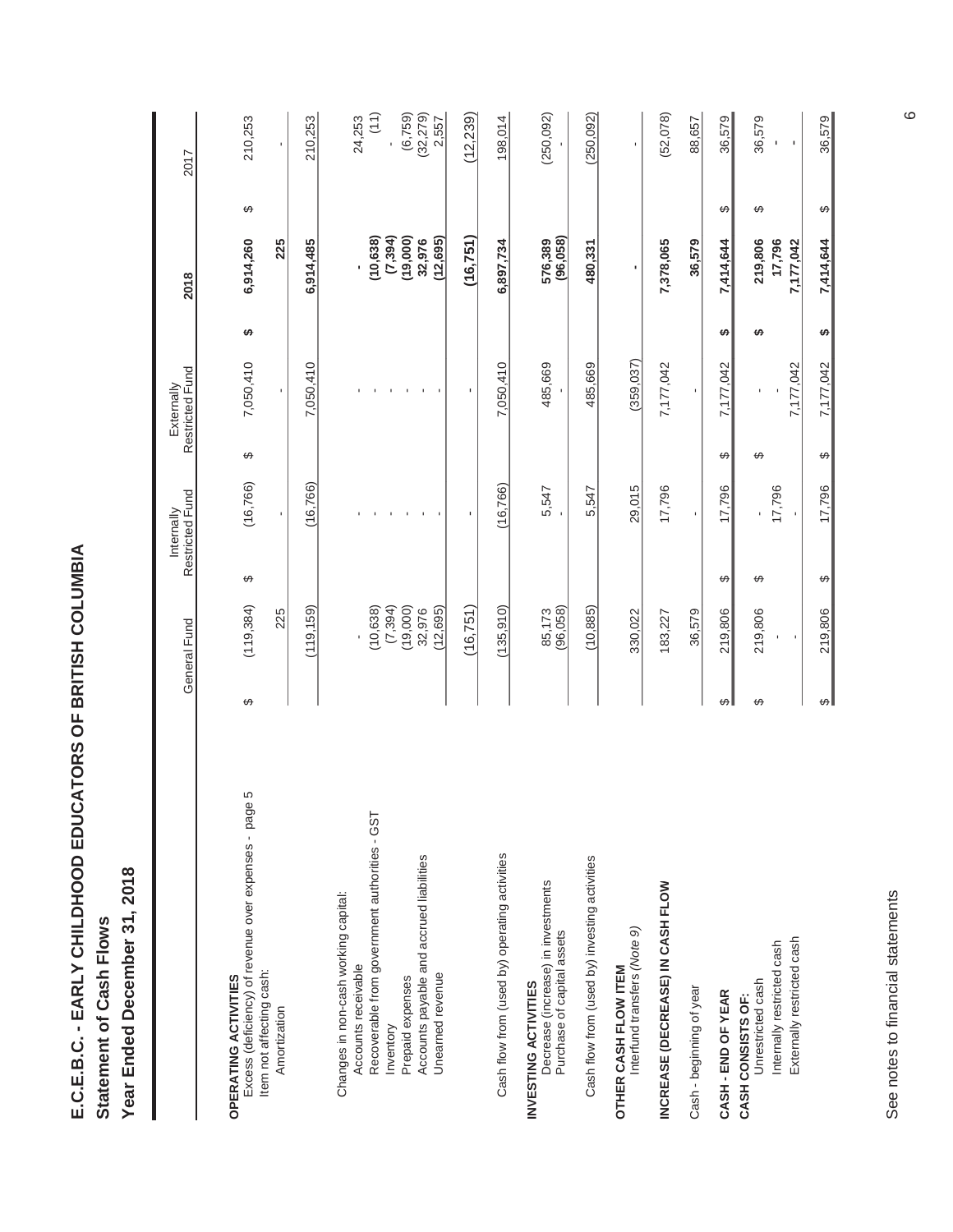# **Notes to Financial Statements**

# **Year Ended December 31, 2018**

## 1. PURPOSE OF THE SOCIETY

The purposes of the E.C.E.B.C. – Early Childhood Educators of British Columbia (the "Society") are:

- a) To advance education by providing scholarships, bursaries, awards and other forms of financial assistance to students undertaking post-secondary studies in early childhood education and care.
- b) To advance and provide professional development opportunities in early childhood education across the province of British Columbia through workshops, conferences and seminars.
- c) To educate and inform the public about early childhood education and care.
- d) To engage in the research, development and dissemination of education resources in early childhood education.

The Society is incorporated under the Societies Act of British Columbia and is a registered charity under the Income Tax Act and as such is exempt from income taxes.

## 2. CORRECTION OF AN ERROR

The Society has corrected its financial statements for an error in the prior years. Previously the Society did not include the activity from the branches operating under its control. To correct for this error in the prior year, opening cash increased by \$23,182, and opening General Fund balance increased by \$23,182. No change to the excess of revenue over expenses occurred in the prior year as a result of the correction. To correct for the error in the current year, opening fund balances increased by \$23,182.

## 3. SUMMARY OF SIGNIFICANT ACCOUNTING POLICIES

### Basis of Presentation

The financial statements have been prepared by management in accordance with Canadian accounting standards for not-for-profit organizations.

### Fund Accounting

The Society follows the restricted fund method of accounting for contributions.

The General Fund accounts for the Society's program delivery and administrative activities. This fund reports unrestricted resources.

The Internally Restricted Fund reports funds internally restricted by the board to be used by the Society for identified programs.

The Externally Restricted Fund reports externally restricted revenue received for specific Society programs, as well as the related expenses.

*(continues)*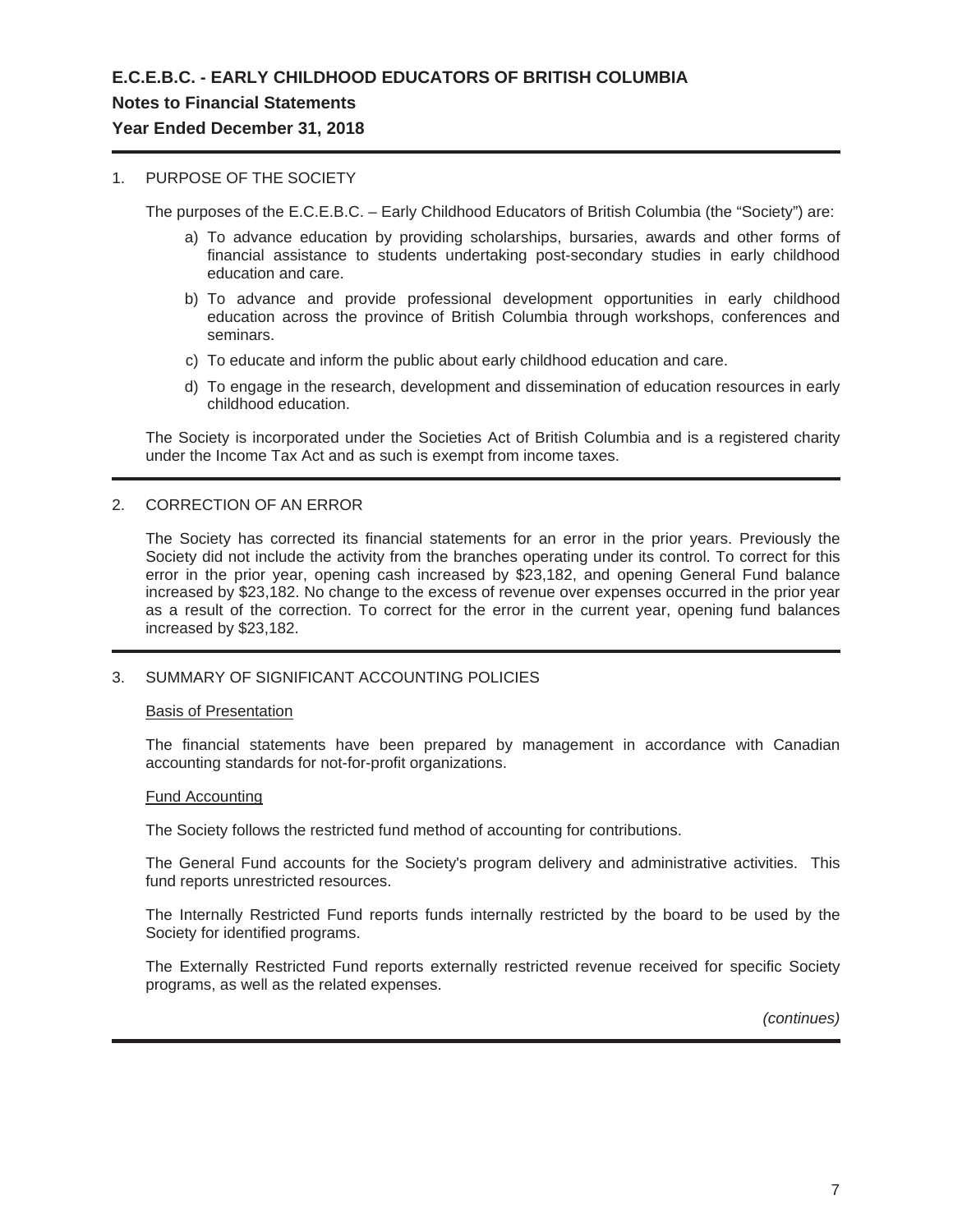# **E.C.E.B.C. - EARLY CHILDHOOD EDUCATORS OF BRITISH COLUMBIA Notes to Financial Statements Year Ended December 31, 2018**

## 3. SUMMARY OF SIGNIFICANT ACCOUNTING POLICIES *(continued)*

### Revenue Recognition

Externally restricted grants and contributions related to general operations are recognized as revenue in the General Fund in the year in which the related expenses are incurred. Externally restricted amounts can only be used for purposes designated by the contributor. All other externally restricted grants and contributions are recognized as revenue of the appropriate restricted fund in the year received or receivable if the amount to be received can be reasonably estimated and collection is reasonably assured.

Unrestricted grants and contributions are recognized as revenue of the General Fund in the year received or receivable if the amount to be received can be reasonably estimated and collection is reasonably assured.

Conference and workshop revenue is recognized as revenue in the General Fund when the related event is held.

Membership fees are recognized as revenue in the General Fund over the annual term to which the membership applies.

Interest income is recognized as revenue of the General Fund when earned on an accrual basis.

#### Cash and Cash Equivalents

Any term deposits or similar contractual instruments that are cashable and have a maturity term of three months or less are classified as cash equivalents.

#### **Investments**

Investments include term deposits that have a maturity term of more than three months. These investments have been classified as current assets as they are capable of prompt liquidation and will mature within the next fiscal year. The value of the term deposits includes the interest accrued to December 31, 2018.

The investments have interest rates varying from 0.90% – 2.00% per annum (2017: 0.90% – 1.05%) and maturity dates up to July 17, 2019.

#### Inventory

Inventory consists of finished goods recognized at shipping point and is valued at the lower of cost and net realizable value with the cost being determined on a specific item basis. Inventory held for distribution at no charge is valued at the lower of cost and current replacement cost.

*(continues)*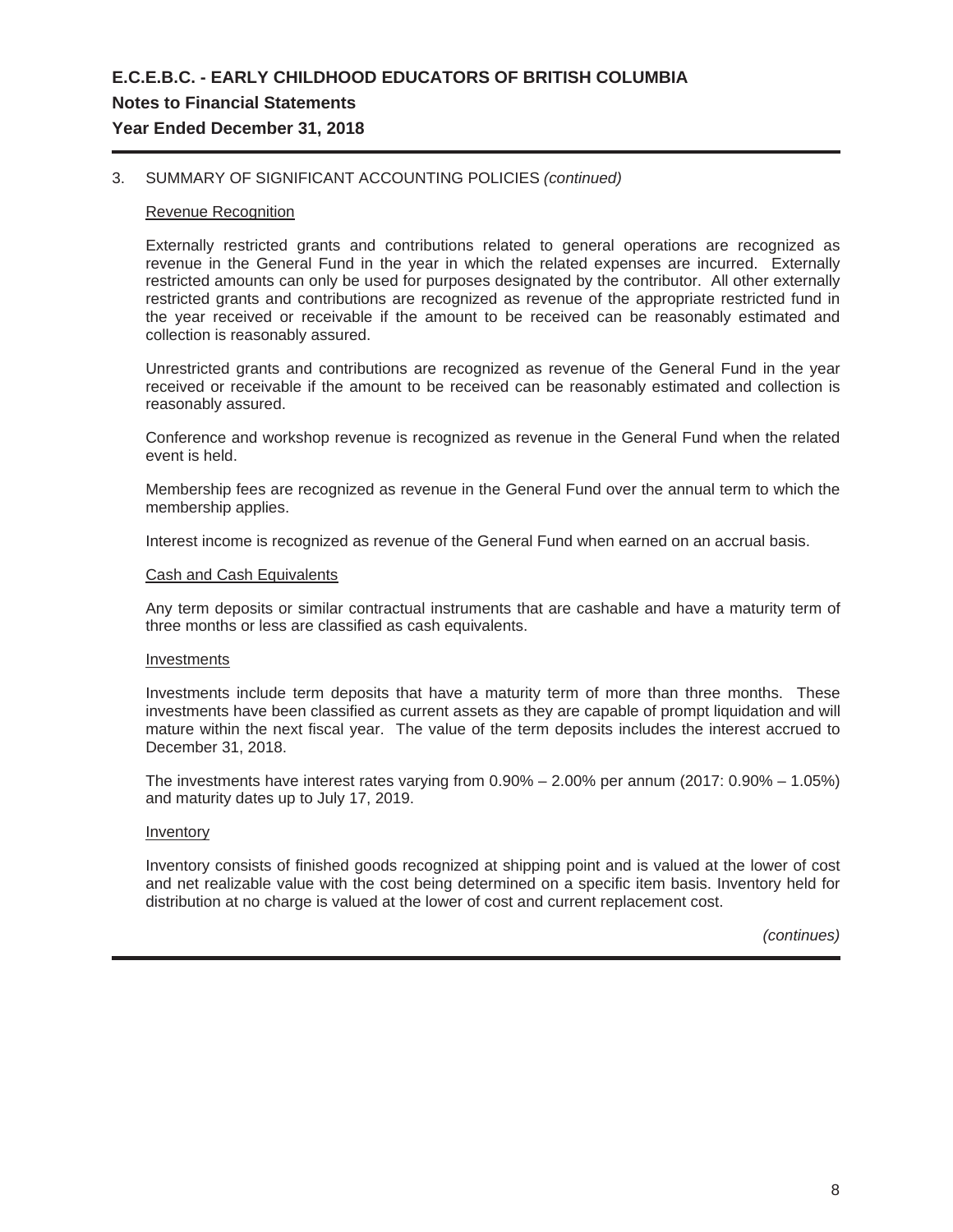### 3. SUMMARY OF SIGNIFICANT ACCOUNTING POLICIES *(continued)*

#### Capital Assets

Capital assets are stated at cost or deemed cost less accumulated amortization. Capital assets are amortized over their estimated useful lives on a straight-line basis at the following rates and methods:

| Computer software             | 10 years | straight-line method |
|-------------------------------|----------|----------------------|
| <b>Furniture and fixtures</b> | 5 vears  | straight-line method |
| Computer equipment            | 4 vears  | straight-line method |

The Society regularly reviews its capital assets to eliminate obsolete items.

Capital assets acquired during the year but not placed into use are not amortized until they are placed into use.

#### Contributed Services and Materials

Volunteers assist the Society in carrying out its programs. Due to the difficulty in determining their fair value, contributed services are not recognized in the financial statements.

Contributed materials or gifts-in-kind are only recognized when their fair value is reasonably determinable and significant, with such items recorded at fair value on the date of the contribution.

### 4. LINE OF CREDIT

The Society has a credit facility available of up to \$20,000 with Vancouver City Savings Credit Union. It is in the form of an operating loan line of credit, which bears interest at the bank's prime rate. The facility is secured by a term deposit held at the bank.

The outstanding balance of the credit facility as at December 31, 2018 was \$NIL (2017 - \$NIL).

# 5. CAPITAL ASSETS

|                                                                   | Cost                           |      | Accumulated<br>amortization | 2018<br>Net book<br>value | 2017<br>Net book<br>value |
|-------------------------------------------------------------------|--------------------------------|------|-----------------------------|---------------------------|---------------------------|
| Computer software<br>Furniture and fixtures<br>Computer equipment | \$<br>91,832<br>1,851<br>2,375 | - \$ | ٠<br>126<br>99              | 91,832<br>1,725<br>2,276  | \$<br>-<br>-<br>۰         |
|                                                                   | 96,058                         | S.   | 225                         | 95,833                    | \$<br>۰                   |

The computer software is not being amortized as it is incomplete and not yet in operational use.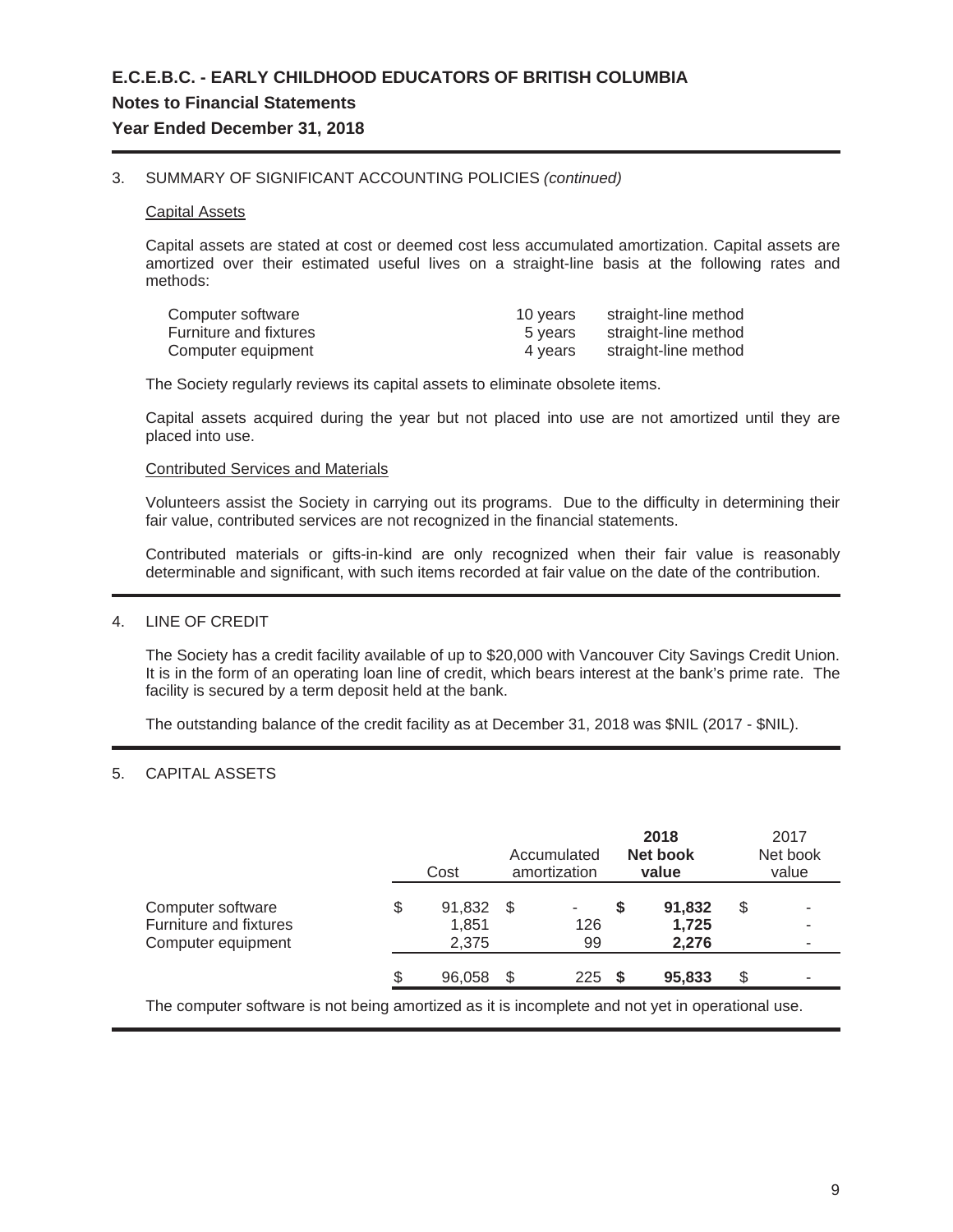# **Notes to Financial Statements**

# **Year Ended December 31, 2018**

# 6. INTERNALLY RESTRICTED FUND

Internally restricted funds consist of:

|                                                                    | Opening<br><b>Balance</b> | <b>Expenses</b>            | Interfund<br>Transfers | <b>Closing</b><br><b>Balance</b> |
|--------------------------------------------------------------------|---------------------------|----------------------------|------------------------|----------------------------------|
| <b>Best Choices Training</b><br>Let's Talk About Touching ("LTAT") | 4.422<br>1.125            | $(10, 203)$ \$<br>(6, 563) | 23.577<br>5,438        | 17,796<br>۰                      |
|                                                                    | 5.547                     | (16.766)                   | 29.015                 | 17,796                           |

# 7. EXTERNALLY RESTRICTED FUND

Externally restricted funds consist of:

|                                        | Opening<br><b>Balance</b> |    | Revenue    | <b>Expenses</b>        | Interfund<br>Transfers | 2018      |
|----------------------------------------|---------------------------|----|------------|------------------------|------------------------|-----------|
| <b>Bursary Program</b><br>Professional | \$<br>1,056,607           | \$ | 10,000,000 | \$<br>$(3,012,415)$ \$ | $(375,000)$ \$         | 7,669,192 |
| Development<br>Fund<br>Sector Labour   | 524                       |    | 90,000     | (21, 905)              |                        | 68,619    |
| Market Fund<br>Early Care and          |                           |    | 79,909     | (56, 491)              |                        | 23,418    |
| Learning Fund<br>Leadership Fund       | 8,414<br>10,972           |    | ٠          | (1,753)<br>(26,935)    | 15,963                 | 6,661     |
|                                        | 1,076,517                 | S  | 10,169,909 | (3, 119, 499)          | \$<br>(359,037)<br>S   | 7,767,890 |

The Bursary Program funding is per the Society's agreement with the Province of British Columbia under the Ministry of Children and Family Development, which expires on March 31, 2020. Funds must be spent for the specified purpose and activities in the agreement, with any unspent amounts subject to repayment to the Ministry.

# 8. COMMITMENTS

The Society has leases with respect to its premises and photocopy equipment. The operating lease for the premises unit #309 is \$1,050 per month under a lease expiring October 31, 2019, and unit #310 is \$1,000 per month until February 28, 2019 at which point the monthly payments increase to \$1,100 per month under a lease expiring March 31, 2020. The operating lease for photocopy equipment is \$850 per quarter under a lease expiring January 2, 2023. Future minimum lease payments for all the above are as follows:

| 2019 | \$<br>26,800 |
|------|--------------|
| 2020 | 6,700        |
| 2021 | 3,400        |
| 2022 | 3,400        |
|      |              |